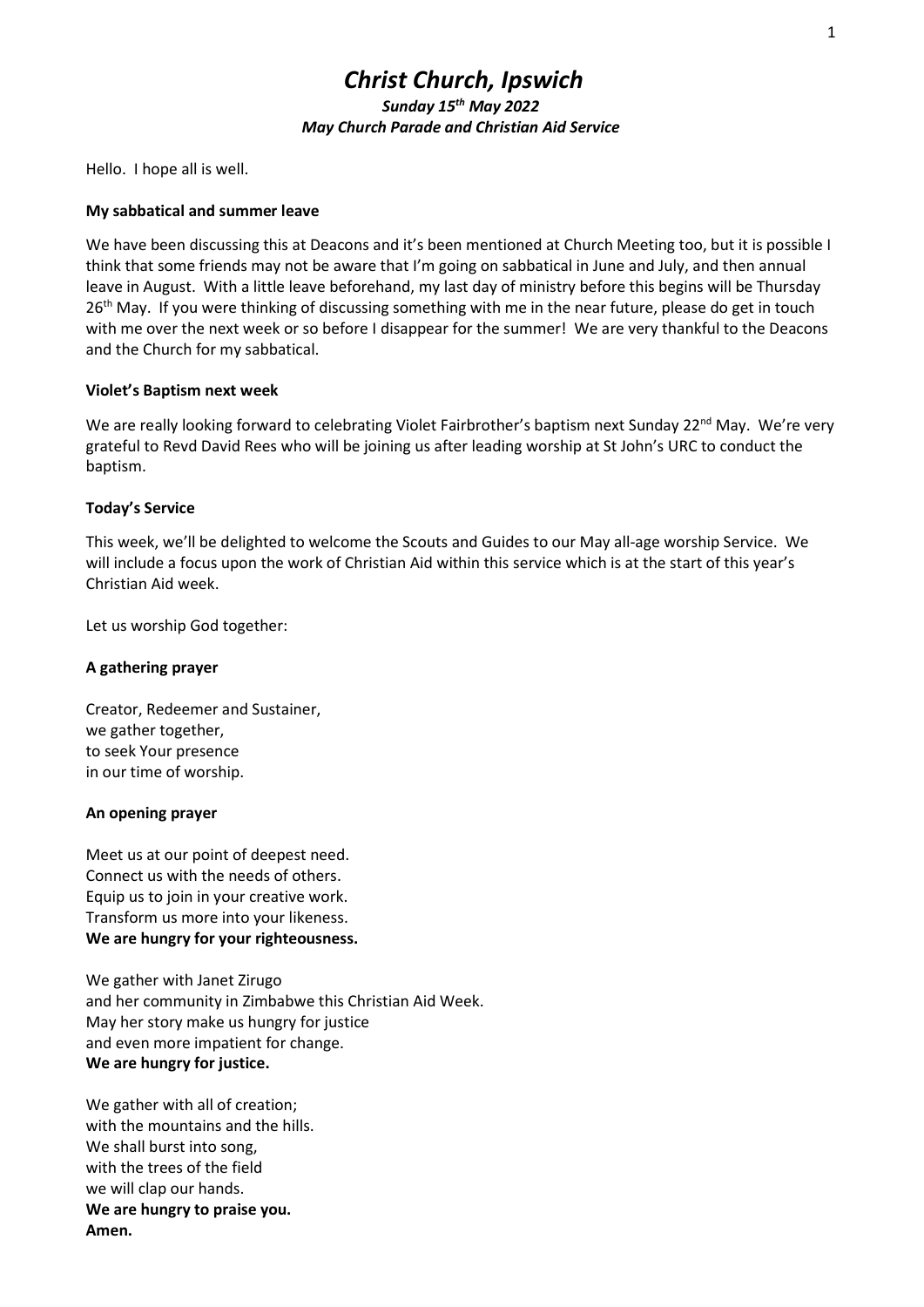#### R&S 289 To God be the glory, great things he has done!

To God be the glory, great things he has done! So loved he the world that he gave us his Son, who yielded his life in atonement for sin, and opened the life-gate that all may go in.

Praise the Lord! Praise the Lord! Let the earth hear his voice! Praise the Lord! Praise the Lord! Let the people rejoice! O come to the Father, through Jesus the Son; and give him the glory - great things he has done!

O perfect redemption, the purchase of blood, to every believer the promise of God! And every offender who truly believes, that moment from Jesus a pardon receives:

Great things he has taught us, great things he has done, and great our rejoicing through Jesus the Son; but purer and higher and greater will be the wonder, the beauty, when Jesus we see:

Fanny Crosby (1820-1915) altd.

#### A prayer of adoration

Lord of the heavens and the earth, Lord of all creatures above and below ground, Lord of the oceans, the ebb and flow of tides: Lord of everything, your glory and majesty is supreme.

Lord of all our yesterdays, written in the pages of history. Lord of what is to come, the story that is yet to unfold. Lord of our now, your presence among us: Lord of everything, your glory and majesty is supreme. Amen.

#### A prayer of praise and thanksgiving

For being with us at our beginning, for being with us at our journey's end, for being with us today, here and now, we say a heartfelt: Thank you, Lord.

For relationships, for family and friends, for you making your home among us, we say a heartfelt: Thank you, Lord.

For your sharing our tears, for your words trustworthy and true, for your promises that give us hope, we say a heartfelt: Thank you, Lord.

For the journey we are on today; like excited youngsters asking 'Are we there yet?' our cry is, 'What next, Lord? What next?' For your ever-loving presence and the joyful expectation of what is to come, we say a heartfelt: Thank you, Lord. Amen.

#### The Lord's Prayer

Our Father, who art in heaven, hallowed be thy name; thy kingdom come; thy will be done; on earth as it is in heaven. Give us this day our daily bread, and forgive us our trespasses, as we forgive those who trespass against us. Lead us not into temptation; but deliver us from evil. For thine is the kingdom, the power and the glory, for ever and ever. Amen.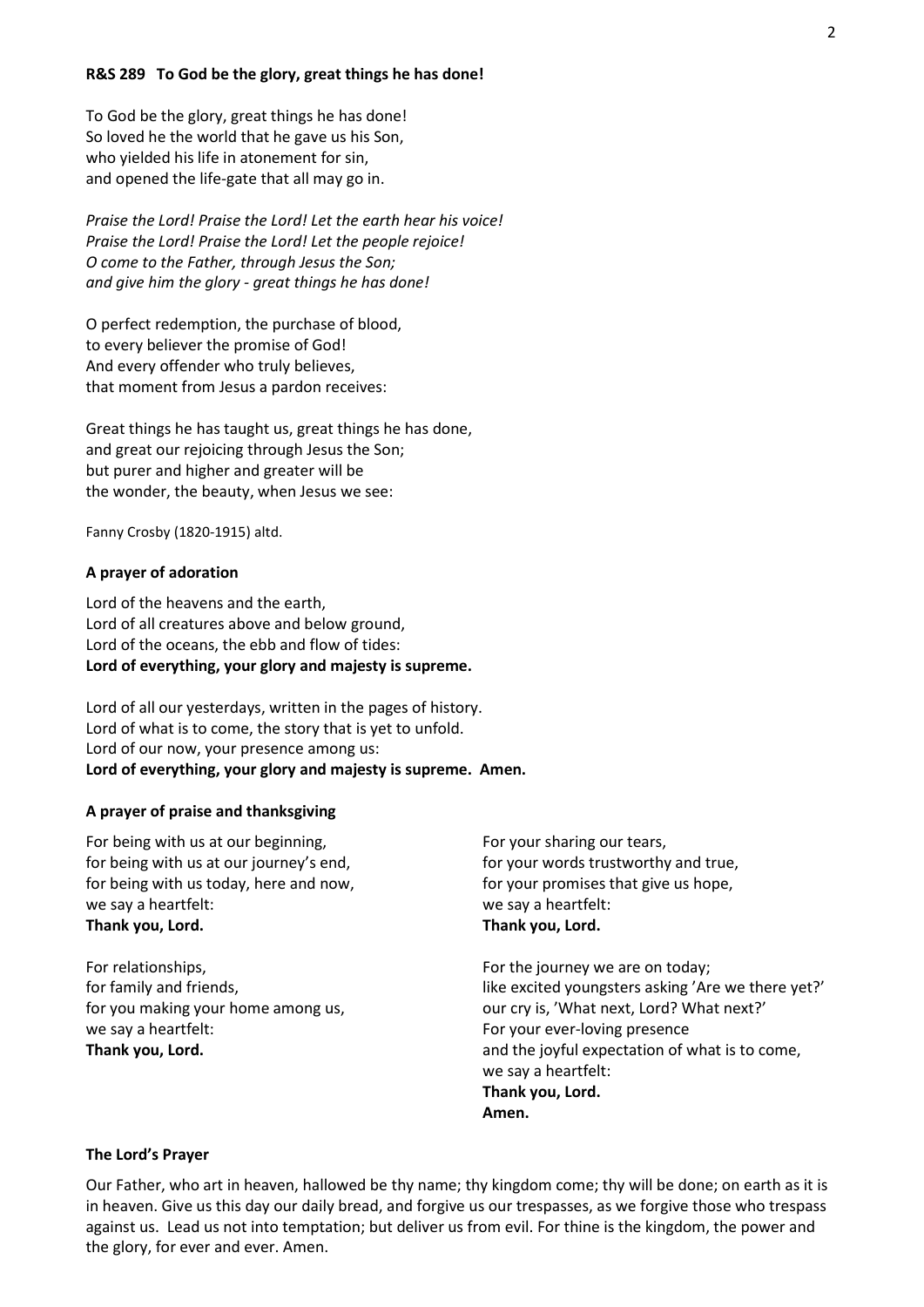### Psalm 148

| Praise for God's Universal Glory                    | 8. |
|-----------------------------------------------------|----|
| <sup>1</sup> Praise the Lord!                       |    |
| Praise the Lord from the heavens;                   | 9  |
| praise him in the heights!                          |    |
| <sup>2</sup> Praise him, all his angels;            | 10 |
| praise him, all his host!                           |    |
| <sup>3</sup> Praise him, sun and moon;              | 11 |
| praise him, all you shining stars!                  |    |
| <sup>4</sup> Praise him, you highest heavens,       | 12 |
| and you waters above the heavens!                   |    |
| <sup>5</sup> Let them praise the name of the Lord,  | 13 |
| for he commanded and they were created.             |    |
| <sup>6</sup> He established them for ever and ever; |    |
| he fixed their bounds, which cannot be passed.      | 14 |
| <sup>7</sup> Praise the Lord from the earth,        |    |
| you sea monsters and all deeps,                     |    |
|                                                     | P  |

- fire and hail, snow and frost, stormy wind fulfilling his command! Mountains and all hills.
- fruit trees and all cedars!  $<sup>1</sup>$  Wild animals and all cattle.</sup>
- creeping things and flying birds!
- Kings of the earth and all peoples, princes and all rulers of the earth!
- Young men and women alike, old and young together!
- Let them praise the name of the Lord, for his name alone is exalted; his glory is above earth and heaven.
- <sup>14</sup>He has raised up a horn for his people, praise for all his faithful, for the people of Israel who are close to him. raise the Lord!

This is a wonderful Psalm which sounds an all-inclusive call for praise of the Lord. From the heights of the heavens (v1-6) to the deepest depths of the earth (v7-12). Humanity, old and young, and of all genders, are called along with stars, sea monsters, stormy wind, cattle, birds and creepy crawlies to join in this chorus of praise. In the context of a world of climate injustice, this Psalm makes it crystal clear that we are all creatures. Humanity is part of creation. The raising up of a horn for his people (v14) is one of the catalysts for such praise. The horn of an ox or a ram is a symbol of power throughout the Old Testament. Those who hold power and influence are a key element of how we tackle this climate crisis. In our worship and praise as followers of Jesus, we look to God as the source of power, who models the kind of power that serves the weakest.

This Christian Aid Week, we are invited to praise God with Janet Zirugo, 70, who lives in Zimbabwe. She praises God with gladness as her family are no longer hungry: 'My life is changing. We are thankful.'

# Christian Aid Video

# R&S 90 O Lord, all the world belongs to you

- 1. O Lord, all the world belongs to you and you are always making all things new. What is wrong you forgive, and the new life you give is what's turning the world upside down.
- 2. The world's only loving to it's friends, but your way of loving never ends, loving enemies too; and this loving with you is what's turning the world upside down.
- 3. The world lives divided and apart, you draw us together and we start in our friendship to see that in harmony we can be turning the world upside down.
- 4. The world wants the wealth to live in state, but you show a new way to be great: like a servant you came, and if we do the same, we'll be turning the world upside down.
- 5. O Lord, all the world belongs to you and you are always making all things new. What is wrong you forgive, and the new life you give is what's turning the world upside down.

Patrick Appleford (1925 - ) alt. Copyright © 1965 Josef Weinberger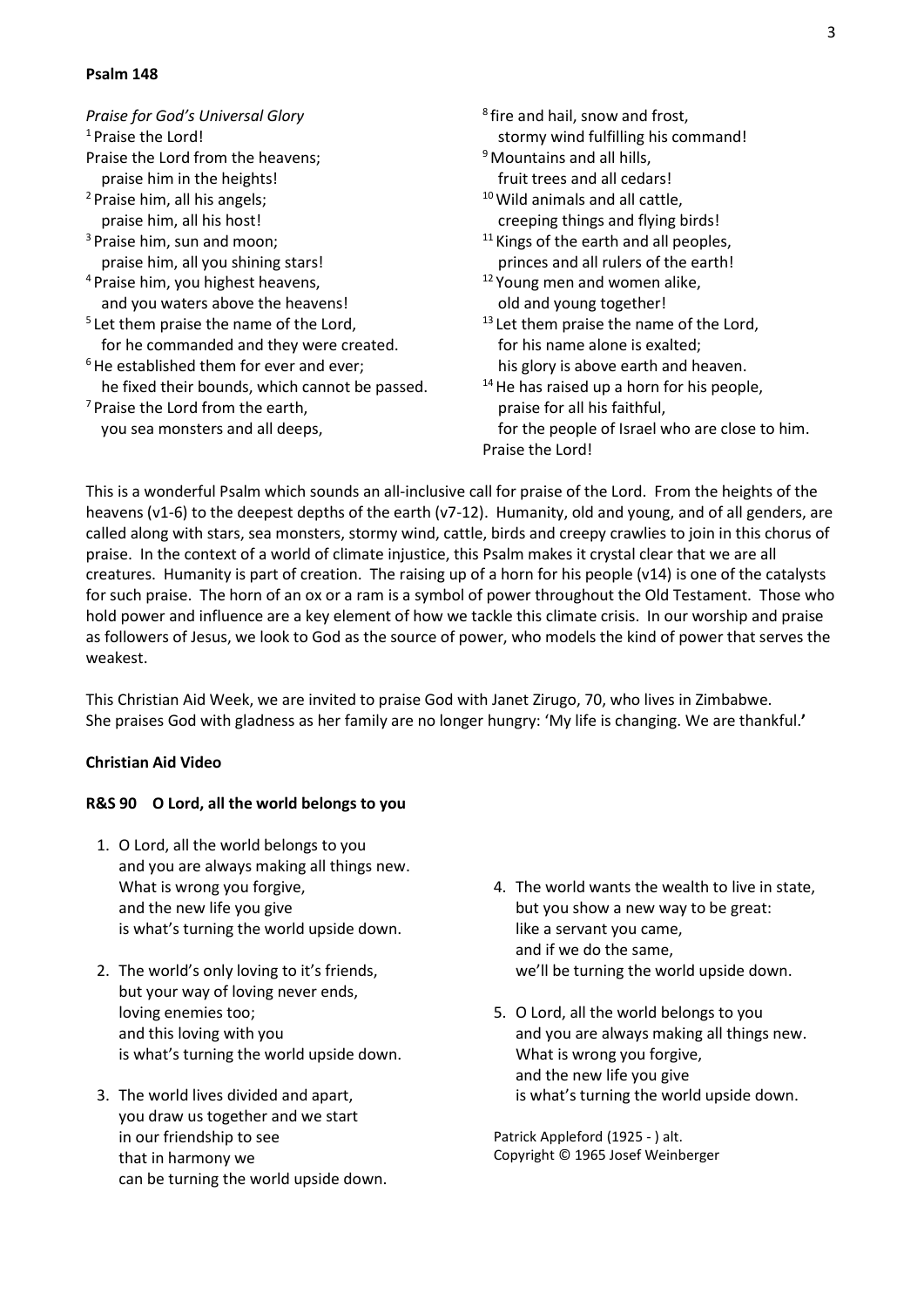Then I saw a new heaven and a new earth; for the first heaven and the first earth had passed away, and the sea was no more. <sup>2</sup> And I saw the holy city, the new Jerusalem, coming down out of heaven from God, prepared as a bride adorned for her husband. <sup>3</sup> And I heard a loud voice from the throne saying,

'See, the home of God is among mortals. He will dwell with them; they will be his peoples, and God himself will be with them; Gospel Reading John 13:31-35 <sup>4</sup> he will wipe every tear from their eyes. Death will be no more; mourning and crying and pain will be no more, for the first things have passed away.' <sup>5</sup> And the one who was seated on the throne said, 'See, I am making all things new.' Also he said, 'Write this, for these words are trustworthy and true.' <sup>6</sup>Then he said to me, 'It is done! I am the Alpha and the Omega, the beginning and the end. To the thirsty I will give water as a gift from the spring of the water of life.

# Jesus Is Rejected by the Jews

<sup>22</sup> At that time the festival of the Dedication took place in Jerusalem. It was winter,  $^{23}$  and Jesus was walking in the temple, in the portico of Solomon. <sup>24</sup> So the Jews gathered around him and said to him, 'How long will you keep us in suspense? If you are the Messiah, tell us plainly.' <sup>25</sup> Jesus answered, 'I have told you, and you do not believe. The works that I do in my Father's name testify to me; <sup>26</sup> but you do not believe, because you do not belong to my sheep. <sup>27</sup> My sheep hear my voice. I know them, and they follow me. <sup>28</sup> I give them eternal life, and they will never perish. No one will snatch them out of my hand. <sup>29</sup> What my Father has given me is greater than all else, and no one can snatch it out of the Father's hand. <sup>30</sup> The Father and I are one.'

### A short talk on our Sunday Lectionary readings and the work of Christian Aid

### Reflecting on Revelation 21:1-6

• John writes of his vision in the book of Revelation. It is a revelation that brings not only hope for the future, but also a vision of how God wants the world to be. John writes the book of Revelation at a time when the Roman Empire is advancing. The Empire seeks more and more political and economic power. And to get it, the Romans demand that their own emperors and traditional gods are worshipped. But John is providing another way, the way of worshipping God. The scenes he describes provide encouragement to the early churches to directly challenge the powers that would suppress the Kingdom of God.

### The new creation

• John's vision challenges us today to not settle into this contemporary global empire but to seek to understand a 'new heaven and new earth.'

• Here, God comes to dwell with mortals in a new earth, to live in the home that earth was intended to be. The earth as God's home gives us much inspiration to participate in that work of re-creation now. A work that challenges the loss and damage caused by climate injustice.

• The idea of the earth as God's home is described beautifully by Miroslav Volf and Matthew Croasmun: 'Human beings and the world come to fulfilment when they become in actuality what they have always been in intention: when God rules the world in such a way that God and the world are "at home" with each other – more precisely, when God comes to dwell in the world and when the world has become and experiences itself as being God's home.' (For the Life of the World, 2019.)

### Every tear wiped away

• In both his vision in the throne room of Revelation 7:16-17 and in seeing the new heaven and new earth in Revelation 21:3-4, John draws our attention to God wiping away every tear from the eyes of those who have suffered.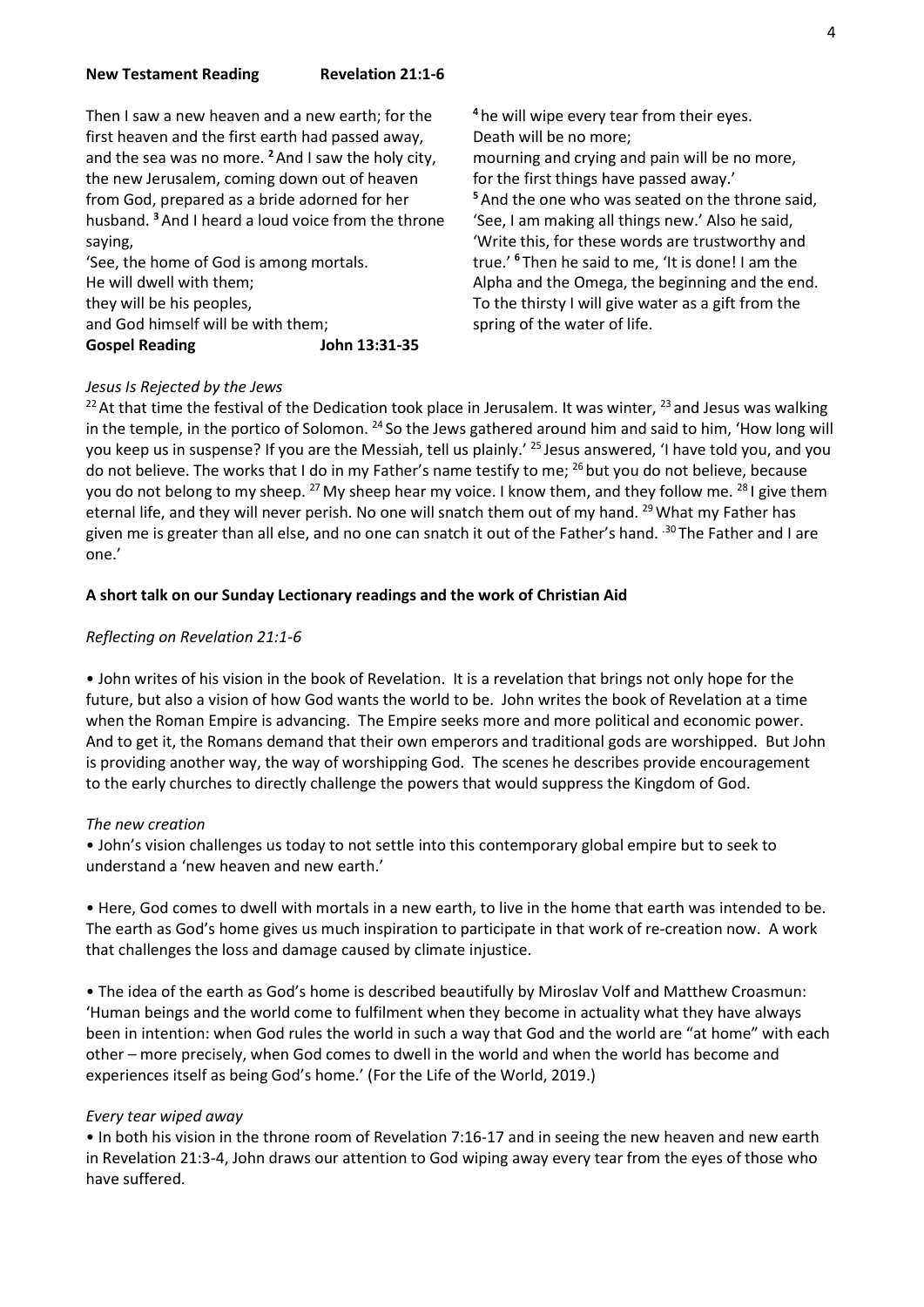• The anticipation of such comfort and tender compassion serves as a catalyst to us today to ensure the tears of frustration and desperation of those hungry to provide can be wiped way. To stand with people like Janet who are living at the sharp end of the climate crisis.

• Drought is making Janet's community hungry and impoverished, denying them the fullness of life and dignity God intended. We have an opportunity to participate in creating a glimpse of the earth as God's home when we work together to help women like her to grow fresh food to feed their families and to work to recover the loss and damage caused by climate injustice.

• In this season of Easter, verse 4 gives us much comfort and hope that the life-denying effects of the climate crisis, and the death and heartache of the global pandemic, will be no more. This and every Christian Aid Week, we work towards the day when all such injustices, death and suffering have ended.

• And in stories about drought and hunger from Zimbabwe, may the anticipation and invitation of verse 6: 'To the thirsty I will give water as a gift from the spring of the water of life,' come as refreshment to all our world-weary souls.

# Reflecting on John 13:31-35 - The new commandment

• Jesus' giving of the commandment to love one another was new to the disciples. They were used to being asked to devote themselves to God but this commandment – love one another – was new in its scope and inspiration, spurred by the love that Jesus had for them.

• 'By this everyone will know that you are my disciples, if you have love for one another.' Jesus entreats us to demonstrate our love for him by loving one another. It is out of the fullness of the love poured into us by God that we in turn pour out love to our sisters and brothers.

• Love acts, as demonstrated so powerfully by Jesus enduring the cross and overcoming death.

Each action we take this Christian Aid Week demonstrates our love in action:

− give to help women grow crops that survive in the drought (Envelopes, donations)

− raise your voice for justice by joining the Christian Aid Loss and Damage campaign

− pray that families will stay strong and be provided for during times of drought.

- live actively caring for creation and people created in the image of God.

Amen.

# A moment for reflection

# The Compassion Hymn

1. There is an everlasting kindness you lavished on us, When the radiance of heaven came to rescue the lost. You called the sheep without a shepherd to leave their distress, For Your streams of forgiveness and the shade of Your rest.

2. And with compassion for the hurting You reached out Your hand, As the lame ran to meet You and the dead breathed again. You saw behind the eyes of sorrow and shared in our tears; Heard the sigh of the weary, let the children draw near.

What boundless love, what fathomless grace You have shown us, O God of compassion. Each day we live an offering of praise As we show to the world Your compassion.

3. We stood beneath the cross of Calvary and gazed on Your face, At the thorns of oppression and the wounds of disgrace; For surely You have borne our suffering and carried our grief, As You pardoned the scoffer and showed grace to the thief.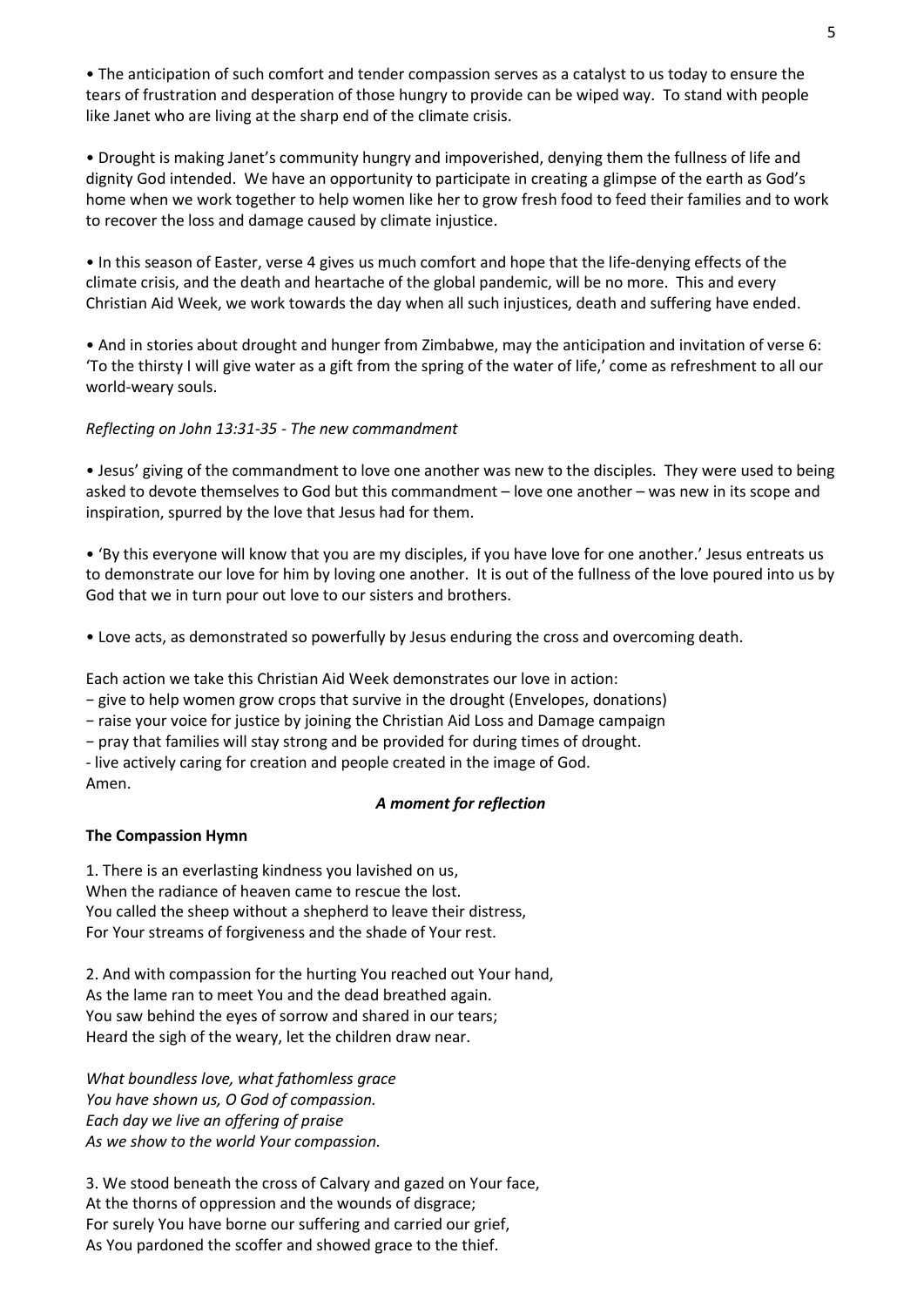4. How beautiful the feet that carry this Gospel of peace To the fields of injustice and the valleys of need; To be a voice of hope and healing, to answer the cries Of the hungry and helpless, with the mercy of Christ.

Stuart Townend , Keith Getty & Kristyn Getty Copyright © 2008 Thankyou Music (Adm. by CapitolCMGPublishing.com excl. UK & Europe, adm. by Integrity Music, part of the David C Cook family, songs@integritymusic.com

#### Our prayers of intercession

Lord of all, we pray today for all in our world who are ill- equipped to cope with what life brings them  $$ the poor, the hungry and the homeless; the disabled, the sick and the suffering; the oppressed, the weak, the persecuted. Lord, in your mercy, hear our prayer.

We pray for those denied their basic human rights – a basic education, employment, freedom of speech and conscience, or the proper reward for their labours. Lord, in your mercy, hear our prayer.

We pray for those living in lands racked by war, victims of brutality and violence, and we pray for refugees, those with no country to call their own. Lord, in your mercy, hear our prayer.

We pray for those living in those parts of the world which are seeing the greatest changes due to the climate crisis. We pray for them as they face great challenges that are not of their making and as they seek to live and flourish despite this injustice. Lord, in your mercy, hear our prayer.

Lord of all, we thank you for those who have the courage to stand up for such people – the courage to stand out against injustice, and the faith to believe something can be done about it – organisations like Christian Aid who worked tirelessly, despite powerful opposition, frequent misunderstanding, and all kinds of obstacles, to build a fairer world. Lord, in your mercy, hear our prayer.